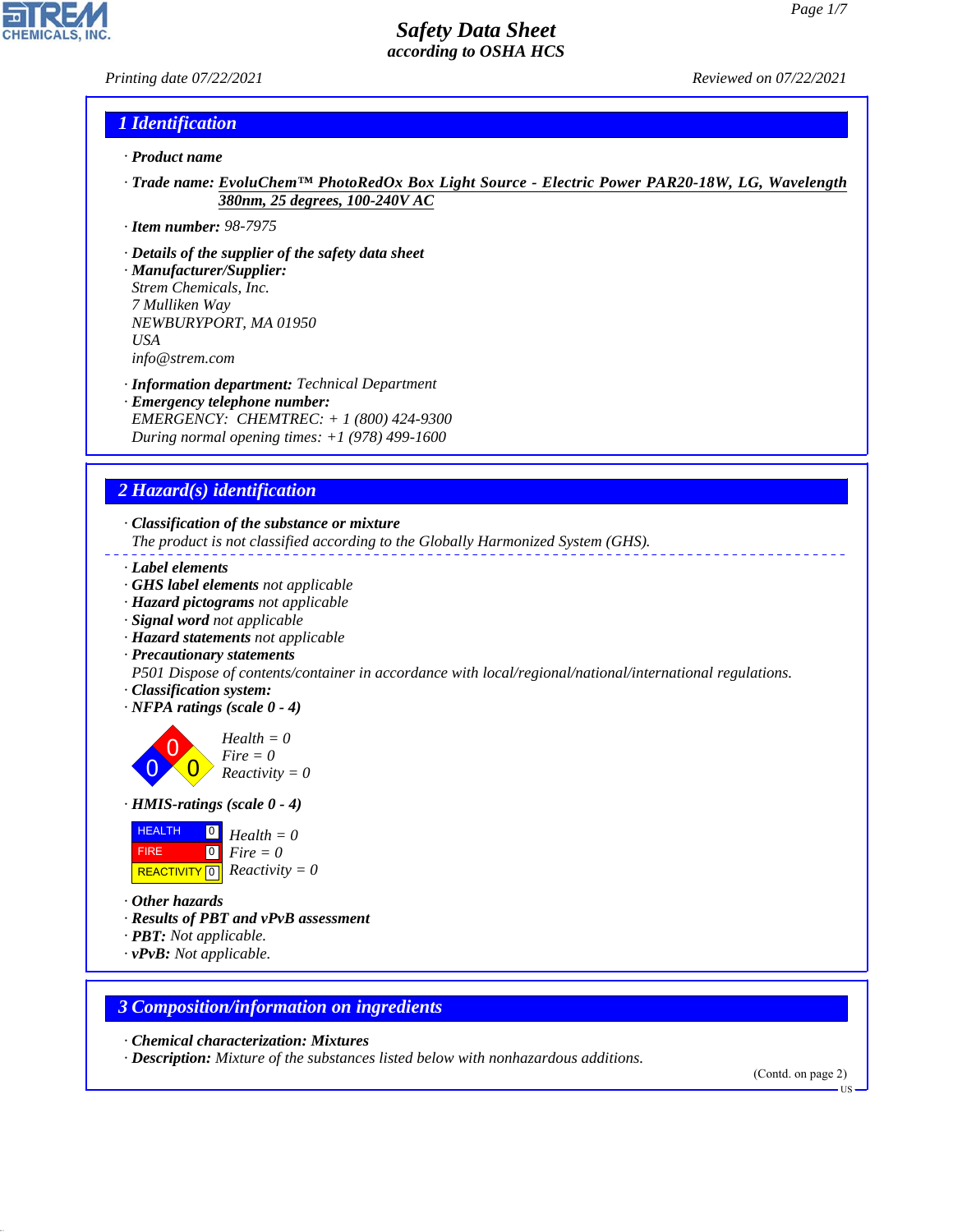*Printing date 07/22/2021 Reviewed on 07/22/2021*

*Trade name: EvoluChem™ PhotoRedOx Box Light Source - Electric Power PAR20-18W, LG, Wavelength 380nm, 25 degrees, 100-240V AC*

(Contd. of page 1)

*· Dangerous components: not applicable*

## *4 First-aid measures*

- *· Description of first aid measures*
- *· General information: No special measures required.*
- *· After inhalation: Supply fresh air; consult doctor in case of complaints.*
- *· After skin contact: Generally the product does not irritate the skin.*
- *· After eye contact: Rinse opened eye for several minutes under running water.*
- *· After swallowing: If symptoms persist consult doctor.*
- *· Information for doctor:*
- *· Most important symptoms and effects, both acute and delayed No further relevant information available.*
- *· Indication of any immediate medical attention and special treatment needed*

*No further relevant information available.*

# *5 Fire-fighting measures*

- *· Extinguishing media*
- *· Suitable extinguishing agents: Use fire fighting measures that suit the environment.*
- *· Special hazards arising from the substance or mixture No further relevant information available.*
- *· Advice for firefighters*
- *· Protective equipment: No special measures required.*

## *6 Accidental release measures*

- *· Personal precautions, protective equipment and emergency procedures Not required.*
- *· Environmental precautions: No special measures required.*
- *· Methods and material for containment and cleaning up:*
- *Dispose contaminated material as waste according to item 13.*
- *· Reference to other sections*
- *See Section 7 for information on safe handling.*
- *See Section 8 for information on personal protection equipment.*
- *See Section 13 for disposal information.*
- *· Protective Action Criteria for Chemicals*

*· PAC-1:*

*None of the ingredients is listed.*

*· PAC-2:*

*None of the ingredients is listed.*

*· PAC-3:*

*None of the ingredients is listed.*

## *7 Handling and storage*

*· Handling:*

44.1.1

- *· Precautions for safe handling No special measures required.*
- *· Information about protection against explosions and fires: No special measures required.*

(Contd. on page 3)

**HS**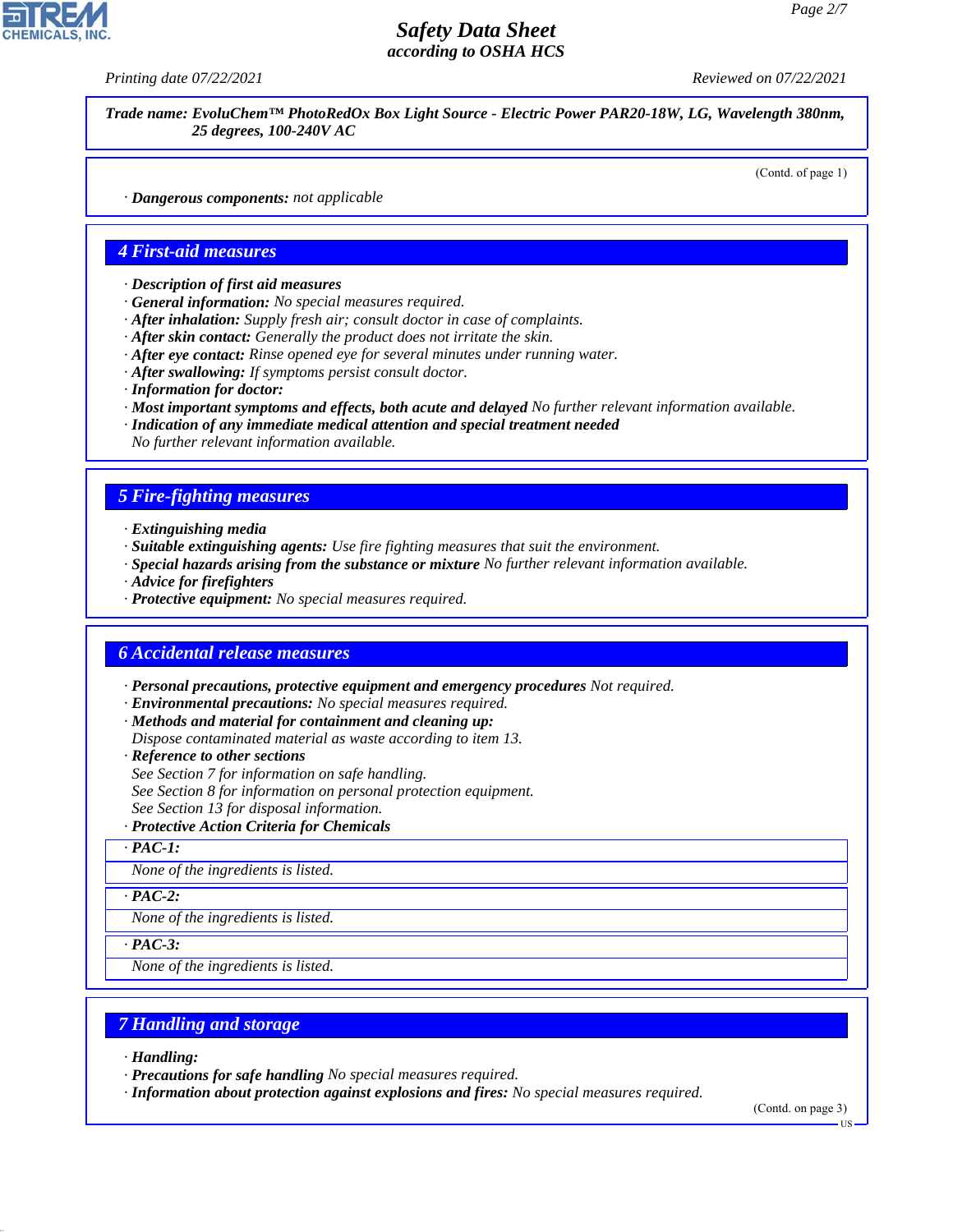*Printing date 07/22/2021 Reviewed on 07/22/2021*

*Trade name: EvoluChem™ PhotoRedOx Box Light Source - Electric Power PAR20-18W, LG, Wavelength 380nm, 25 degrees, 100-240V AC*

(Contd. of page 2)

- *· Conditions for safe storage, including any incompatibilities*
- *· Storage:*
- *· Requirements to be met by storerooms and receptacles: No special requirements.*
- *· Information about storage in one common storage facility: Not required.*
- *· Further information about storage conditions: None.*
- *· Specific end use(s) No further relevant information available.*

#### *8 Exposure controls/personal protection*

- *· Additional information about design of technical systems: No further data; see item 7.*
- *· Control parameters*
- *· Components with limit values that require monitoring at the workplace:*

*The product does not contain any relevant quantities of materials with critical values that have to be monitored at the workplace.*

- *· Additional information: The lists that were valid during the creation were used as basis.*
- *· Exposure controls*
- *· Personal protective equipment:*
- *· General protective and hygienic measures:*

*The usual precautionary measures for handling chemicals should be followed.*

- *· Breathing equipment: Not required.*
- *· Protection of hands:*

*The glove material has to be impermeable and resistant to the product/ the substance/ the preparation. Due to missing tests no recommendation to the glove material can be given for the product/ the preparation/ the chemical mixture.*

*Selection of the glove material on consideration of the penetration times, rates of diffusion and the degradation · Material of gloves*

*The selection of the suitable gloves does not only depend on the material, but also on further marks of quality and varies from manufacturer to manufacturer. As the product is a preparation of several substances, the resistance of the glove material can not be calculated in advance and has therefore to be checked prior to the application.*

*· Penetration time of glove material*

*The exact break through time has to be found out by the manufacturer of the protective gloves and has to be observed.*

*· Eye protection: Safety glasses*

| · Information on basic physical and chemical properties<br><b>General Information</b> |                                    |  |
|---------------------------------------------------------------------------------------|------------------------------------|--|
| $\cdot$ Appearance:                                                                   |                                    |  |
| Form:                                                                                 | Solid                              |  |
| Color:                                                                                | According to product specification |  |
| $\cdot$ Odor:                                                                         | Characteristic                     |  |
| · Odor threshold:                                                                     | Not determined.                    |  |
| $\cdot$ pH-value:                                                                     | Not applicable.                    |  |
| $\cdot$ Change in condition                                                           |                                    |  |
| Melting point/Melting range:                                                          | Undetermined.                      |  |
| <b>Boiling point/Boiling range:</b>                                                   | Undetermined.                      |  |



44.1.1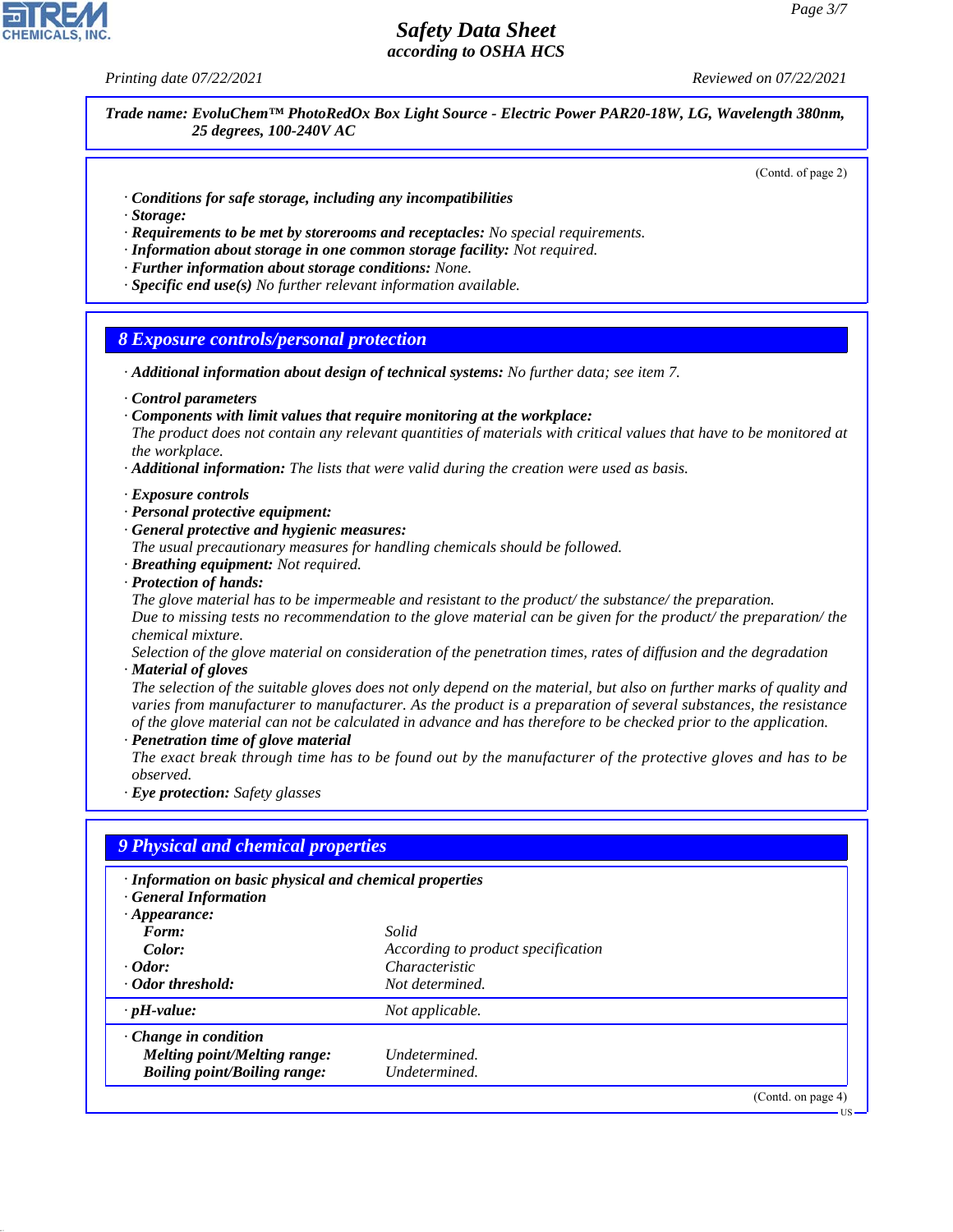**CHEMICALS, INC.** 

*Printing date 07/22/2021 Reviewed on 07/22/2021*

*Trade name: EvoluChem™ PhotoRedOx Box Light Source - Electric Power PAR20-18W, LG, Wavelength 380nm, 25 degrees, 100-240V AC*

|                                                            |                                               | (Contd. of page 3) |
|------------------------------------------------------------|-----------------------------------------------|--------------------|
| · Flash point:                                             | Not applicable.                               |                    |
| · Flammability (solid, gaseous):                           | Product is not flammable                      |                    |
| · Ignition temperature:                                    |                                               |                    |
| Decomposition temperature:                                 | Not determined.                               |                    |
| $\cdot$ Auto igniting:                                     | <i>Product is not selfigniting.</i>           |                    |
| · Danger of explosion:                                     | Product does not present an explosion hazard. |                    |
| $\cdot$ Explosion limits:                                  |                                               |                    |
| Lower:                                                     | Not determined.                               |                    |
| <b>Upper:</b>                                              | Not determined.                               |                    |
| $\cdot$ Vapor pressure:                                    | Not applicable.                               |                    |
| $\cdot$ Density:                                           | Not determined.                               |                    |
| $\cdot$ Relative density                                   | Not determined.                               |                    |
| · Vapor density                                            | Not applicable.                               |                    |
| $\cdot$ Evaporation rate                                   | Not applicable.                               |                    |
| · Solubility in / Miscibility with                         |                                               |                    |
| Water:                                                     | Insoluble.                                    |                    |
| · Partition coefficient (n-octanol/water): Not determined. |                                               |                    |
| $\cdot$ Viscosity:                                         |                                               |                    |
| Dynamic:                                                   | Not applicable.                               |                    |
| Kinematic:                                                 | Not applicable.                               |                    |
| · Solvent content:                                         |                                               |                    |
| Organic solvents:                                          | $0.0\%$                                       |                    |
| <b>VOC</b> content:                                        | 0.0 g/l / 0.00 lb/gl                          |                    |
| $·$ Other information                                      | No further relevant information available.    |                    |

# *10 Stability and reactivity*

*· Reactivity No further relevant information available.*

*· Chemical stability*

- *· Thermal decomposition / conditions to be avoided: No decomposition if used according to specifications.*
- *· Possibility of hazardous reactions No dangerous reactions known.*
- *· Conditions to avoid No further relevant information available.*
- *· Incompatible materials: No further relevant information available.*
- *· Hazardous decomposition products: No dangerous decomposition products known.*

# *11 Toxicological information*

- *· Information on toxicological effects*
- *· Acute toxicity:*

44.1.1

- *· Primary irritant effect:*
- *· on the skin: No irritant effect.*
- *· on the eye: No irritating effect.*
- *· Sensitization: No sensitizing effects known.*

(Contd. on page 5)

US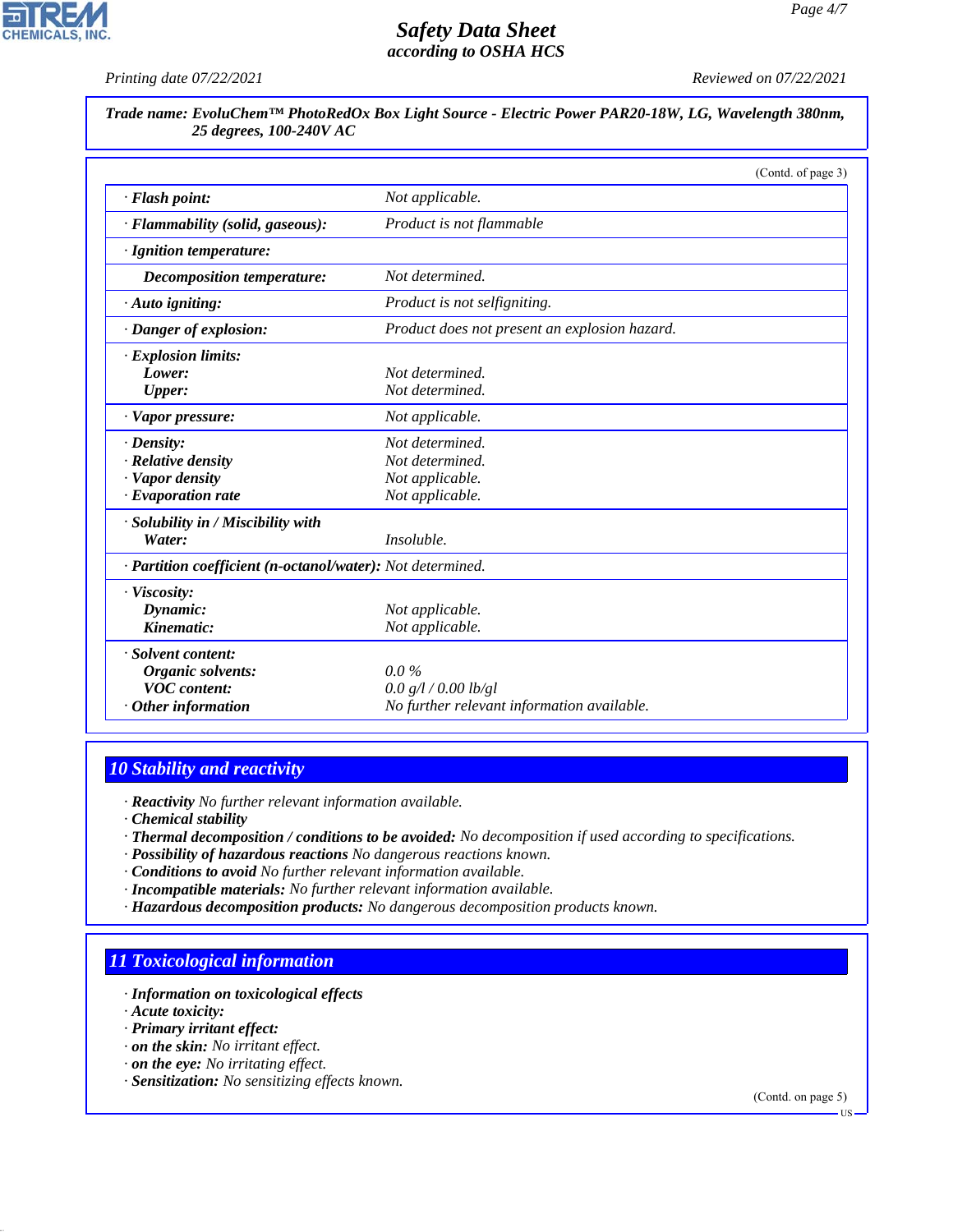**CHEMICALS, INC** 

*Printing date 07/22/2021 Reviewed on 07/22/2021*

*Trade name: EvoluChem™ PhotoRedOx Box Light Source - Electric Power PAR20-18W, LG, Wavelength 380nm, 25 degrees, 100-240V AC*

(Contd. of page 4)

#### *· Additional toxicological information:*

*The product is not subject to classification according to internally approved calculation methods for preparations:*

*When used and handled according to specifications, the product does not have any harmful effects according to our experience and the information provided to us.*

#### *· Carcinogenic categories*

*· IARC (International Agency for Research on Cancer)*

*None of the ingredients is listed.*

*· NTP (National Toxicology Program)*

*None of the ingredients is listed.*

#### *· OSHA-Ca (Occupational Safety & Health Administration)*

*None of the ingredients is listed.*

# *12 Ecological information*

*· Toxicity*

- *· Aquatic toxicity: No further relevant information available.*
- *· Persistence and degradability No further relevant information available.*
- *· Behavior in environmental systems:*
- *· Bioaccumulative potential No further relevant information available.*
- *· Mobility in soil No further relevant information available.*
- *· Additional ecological information:*
- *· General notes: Not known to be hazardous to water.*
- *· Results of PBT and vPvB assessment*
- *· PBT: Not applicable.*
- *· vPvB: Not applicable.*
- *· Other adverse effects No further relevant information available.*

## *13 Disposal considerations*

- *· Waste treatment methods*
- *· Recommendation: Disposal must be made according to official regulations.*

*· Recommendation: Disposal must be made according to official regulations.*

# *14 Transport information*

44.1.1

| $\cdot$ UN-Number<br>· DOT, ADN, IMDG, IATA               | not regulated |                    |
|-----------------------------------------------------------|---------------|--------------------|
| $\cdot$ UN proper shipping name<br>· DOT, ADN, IMDG, IATA | not regulated |                    |
| $\cdot$ Transport hazard class(es)                        |               |                    |
| · DOT, ADN, IMDG, IATA<br>$\cdot$ Class                   | not regulated |                    |
|                                                           |               | (Contd. on page 6) |
|                                                           |               | $US -$             |

*<sup>·</sup> Uncleaned packagings:*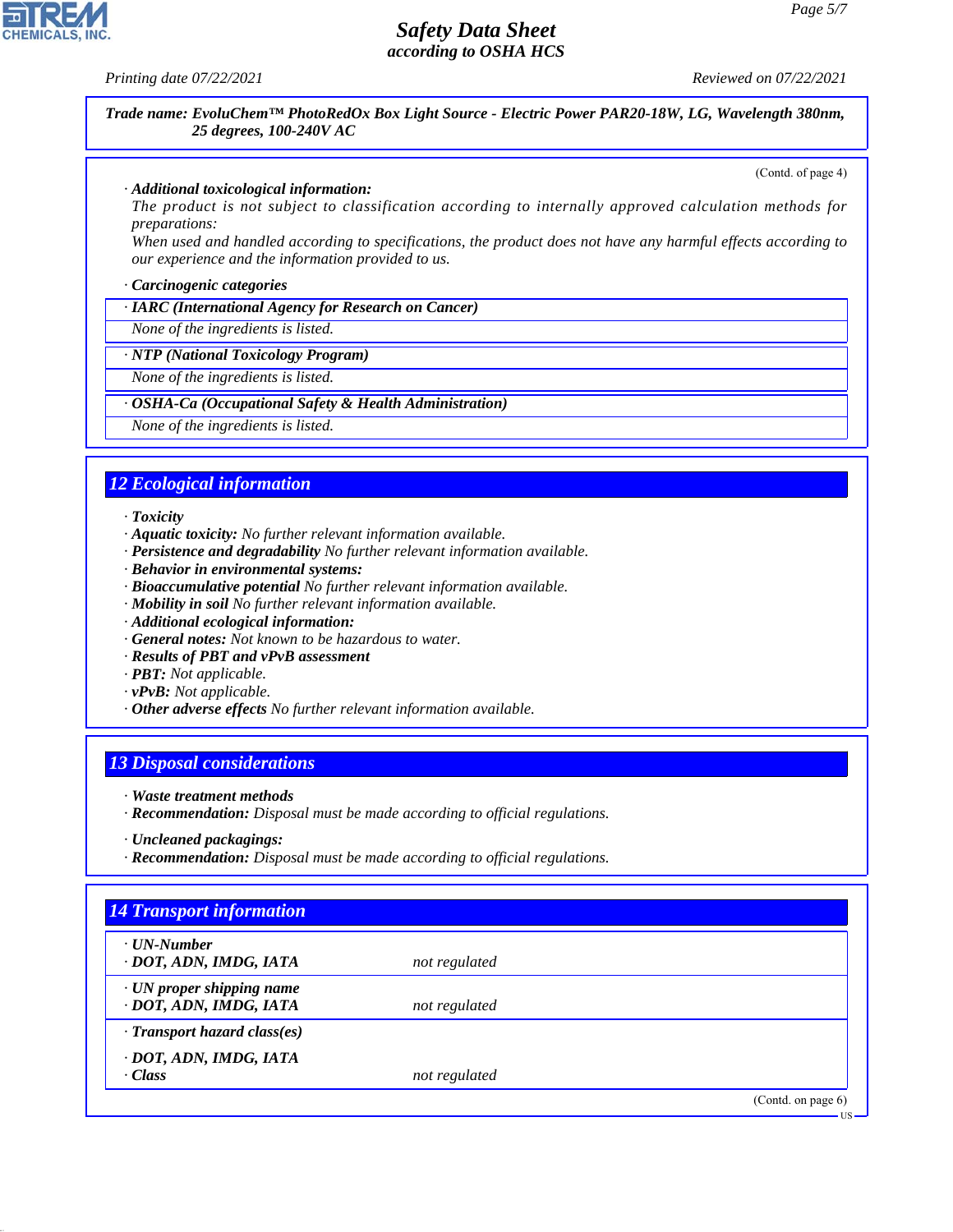**CHEMICALS, INC** 

*Printing date 07/22/2021 Reviewed on 07/22/2021*

| Trade name: EvoluChem™ PhotoRedOx Box Light Source - Electric Power PAR20-18W, LG, Wavelength 380nm,<br>25 degrees, 100-240V AC |                 |                    |  |
|---------------------------------------------------------------------------------------------------------------------------------|-----------------|--------------------|--|
|                                                                                                                                 |                 | (Contd. of page 5) |  |
| · Packing group<br>· DOT, IMDG, IATA                                                                                            | not regulated   |                    |  |
| · Environmental hazards:                                                                                                        | Not applicable. |                    |  |
| · Special precautions for user                                                                                                  | Not applicable. |                    |  |
| $\cdot$ Transport in bulk according to Annex II of<br><b>MARPOL73/78 and the IBC Code</b>                                       | Not applicable. |                    |  |
| · UN "Model Regulation":                                                                                                        | not regulated   |                    |  |

# *15 Regulatory information*

*· Safety, health and environmental regulations/legislation specific for the substance or mixture · Sara*

*· Section 355 (extremely hazardous substances):*

*None of the ingredients is listed.*

*· Section 313 (Specific toxic chemical listings):*

*None of the ingredients is listed.*

*· TSCA (Toxic Substances Control Act):*

*None of the ingredients is listed.*

*· Proposition 65*

*· Chemicals known to cause cancer:*

*None of the ingredients is listed.*

*· Chemicals known to cause reproductive toxicity for females:*

*None of the ingredients is listed.*

*· Chemicals known to cause reproductive toxicity for males:*

*None of the ingredients is listed.*

*· Chemicals known to cause developmental toxicity:*

*None of the ingredients is listed.*

*· Carcinogenic categories*

*· EPA (Environmental Protection Agency)*

*None of the ingredients is listed.*

*· TLV (Threshold Limit Value established by ACGIH)*

*None of the ingredients is listed.*

*· NIOSH-Ca (National Institute for Occupational Safety and Health)*

*None of the ingredients is listed.*

*· GHS label elements not applicable*

*· Hazard pictograms not applicable*

*· Signal word not applicable*

*· Hazard statements not applicable*

*· Precautionary statements*

44.1.1

*P501 Dispose of contents/container in accordance with local/regional/national/international regulations.*

(Contd. on page 7)

US